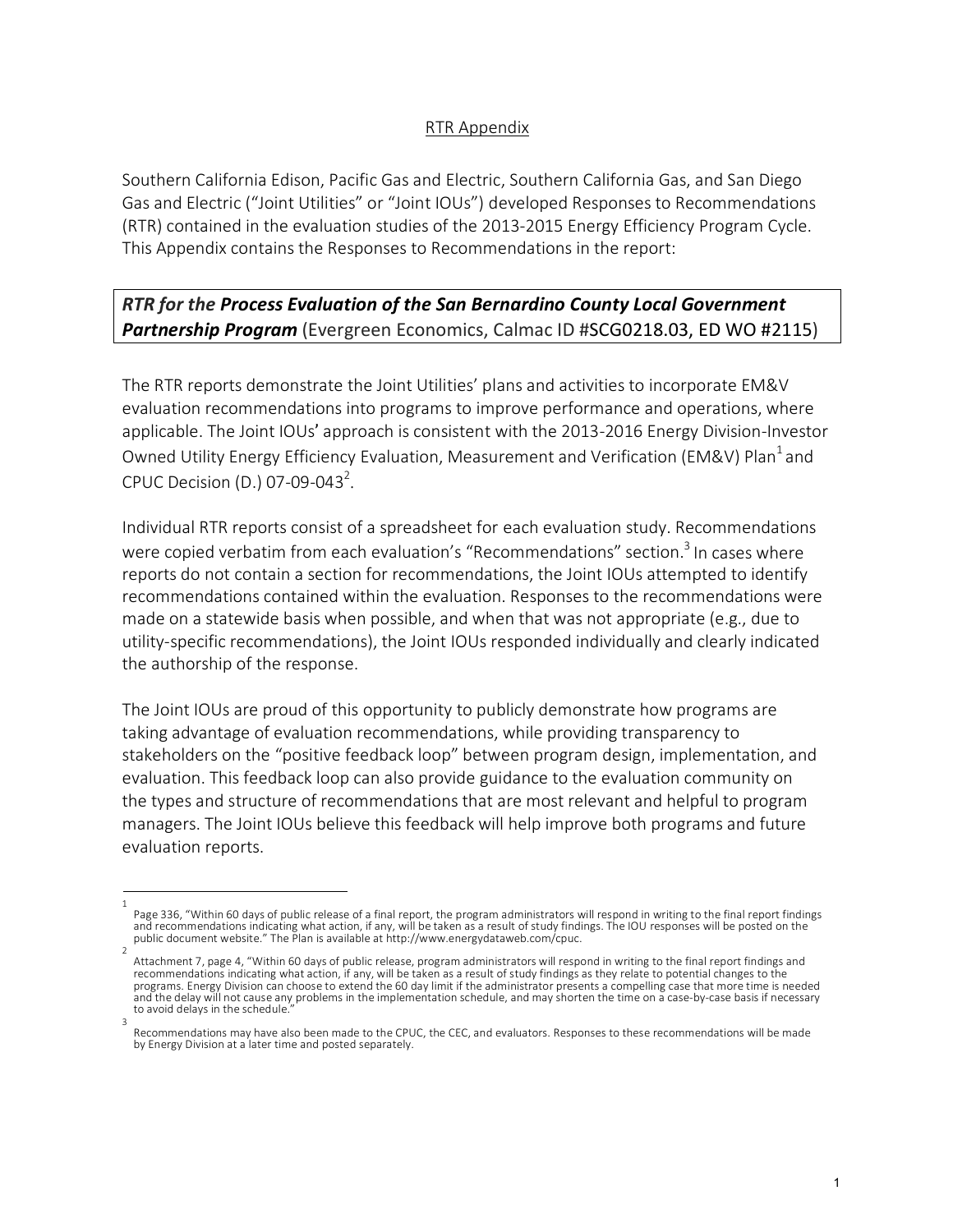## **Response to Recommendations (RTR) in Impact, Process, and Market Assessment Studies**

**Study Title:** Process Evaluation of the San Bernardino County Local Government Partnership Program **Program:** LGP **Author:** Evergreen Economics **Calmac ID:** SCG0218.03 **ED WO:** 2115 **Link to Report:** http://calmac.org/publications/LGP\_SanBernardino\_092217.pdf

## **Recipient Disposition Disposition Notes**

Examples: cific program change, give reason for rejection, or indicate that it's under further review.

poorts multi-year program contracts and supports egotiations to establish multi-year terms. SCG/E will sideration to multi-year program contracts once the rules on the Business Plans and program implemens of work and budgets are finalized.

es occur every three years. SCG/SCE offers ongoing kshops for the county staff and will provide Title 24 I refreshers upon request. SCG/SCE also provides sistance to the County upon request, should a project bing due to code changes.

pports the communication of County deadlines to the the custom review process. The IOUs will recom-County that they can participate in the ex-ante workthey are interested.

| Item#          | Page # | <b>Findings</b>                                                                                                                                                                                                                                                                                                                                   | <b>Best Practice / Recommendations</b><br>(Verbatim from Final Report)                                                                                                                                                                                                                                                                                                                                                                                                                                                                                                                                                     | Recommendation<br><b>Recipient</b>                         | <b>Disposition</b>                         |                                                                               |
|----------------|--------|---------------------------------------------------------------------------------------------------------------------------------------------------------------------------------------------------------------------------------------------------------------------------------------------------------------------------------------------------|----------------------------------------------------------------------------------------------------------------------------------------------------------------------------------------------------------------------------------------------------------------------------------------------------------------------------------------------------------------------------------------------------------------------------------------------------------------------------------------------------------------------------------------------------------------------------------------------------------------------------|------------------------------------------------------------|--------------------------------------------|-------------------------------------------------------------------------------|
|                |        |                                                                                                                                                                                                                                                                                                                                                   |                                                                                                                                                                                                                                                                                                                                                                                                                                                                                                                                                                                                                            | If incorrect,<br>please indicate and<br>redirect in notes. | Choose:<br>Accepted, Rejected,<br>or Other | Describe spec                                                                 |
| $\mathbf{1}$   | 27     | The most significant challenge identified by the San<br>Bernardino staff member we interviewed is the one-<br>year contract structure of the LGP agreement.                                                                                                                                                                                       | We recommend that San Bernardino County LGP<br>staff continue negotiations to extend the term of<br>the agreement to be a multi-year term that better<br>aligns with SCE and SoCalGas program cycles. This<br>would provide greater flexibility for project identifi-<br>cation and completion, and would remove an ad-<br>ministrative barrier for the San Bernardino County<br>LGP.                                                                                                                                                                                                                                      | San Bernardino<br>County, SCE, SCG                         | Accepted                                   | SCG/SCE sup<br>continuing no<br>give full cons<br>Commission<br>tation scopes |
| $\overline{2}$ | 27     | Staff from San Bernardino County, SCE and SoCalGas<br>reported that Title 24 changes and the impact on<br>which measures can be incentivized is likely to nega-<br>tively impact the viability of their retrofit projects.                                                                                                                        | We recommend that San Bernardino County, SCE<br>and SoCalGas staff add a recurring agenda item to<br>their monthly meetings to discuss the impact of the<br>2016 Title 24 changes. Specifically, San Bernardino<br>County staff requested assistance with identifying<br>alternative strategies, including any opportunities<br>for other measures, to complete projects identified<br>prior to the 2016 Title 24 changes. This will help San<br>Bernardino County staff understand the impact of<br>Title 24 changes better, and will help ensure that<br>opportunities for energy efficiency projects are not<br>missed. | San Bernardino<br>County, SCE, SCG                         | Other                                      | Code update<br>Title 24 work<br>updates and<br>technical ass<br>need re-scop  |
| 3a             | 27     | San Bernardino County staff identified the length of<br>time that it takes for review of projects at the IOUs<br>and the CPUC as a challenge. San Bernardino County<br>LGP projects are required to be approved and com-<br>pleted within a fiscal year, and utility and CPUC re-<br>view have led to some project delays and cancella-<br>tions. | We recommend that SCE, SoCalGas, the CPUC and<br>San Bernardino County work together in the follow-<br>ing ways to address the issues related to the length<br>of the custom process:<br>• We recommend that SCE and SoCalGas connect<br>San Bernardino County to future Ex-ante Working<br>Group meetings to share their experience and<br>provide inputs as it relates to Task 6. Task 6 aims<br>to compile suggestions to streamline the custom<br>review process and while agreement to establish                                                                                                                      | San Bernardino<br>County, SCE, SCG                         | Accepted                                   | SCG/SCE sup<br>CPUC during<br>mend to the<br>ing group if t                   |